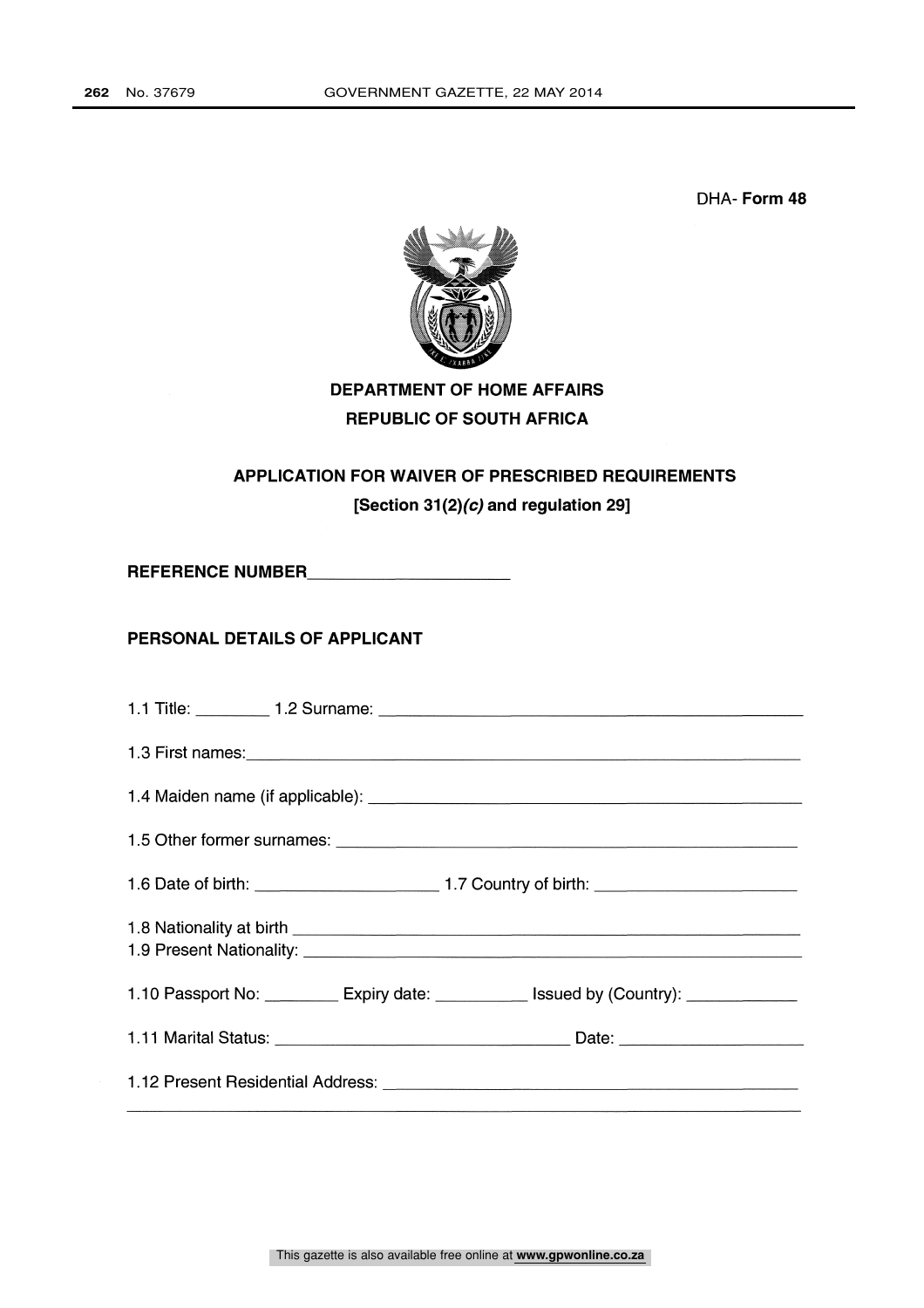| 1.16 Type of temporary permit held (if applicable): _____________________________ |  |
|-----------------------------------------------------------------------------------|--|
| 1.17 Valid until: ____________________________ Issuing office: __________________ |  |
| 1.18 Date and place where you entered the RSA: _________________________________  |  |

## 2. DETAILS OF APPLICANTS SPOUSE (If applicable):

| Title:______________                                                                                             |                                      |  |
|------------------------------------------------------------------------------------------------------------------|--------------------------------------|--|
| Maiden name:                                                                                                     |                                      |  |
| First names: Universe and Services and Services and Services and Services and Services and Services and Services |                                      |  |
|                                                                                                                  | Country:____________________________ |  |
| Nationality at birth: National Communisty Property and American Communisty Property and American Communisty Pr   | Date of Birth: ________________      |  |
| Passport Number:                                                                                                 |                                      |  |

## 3. DETAILS OF CHILDREN ACCOMPANYING YOU:

| <b>Surname</b> | <b>First</b><br>names | <b>Date</b><br>`of | <b>Relation-</b><br>ship | <b>Country</b><br>and place | <b>Present</b><br>nationality | <b>Occupation</b> |
|----------------|-----------------------|--------------------|--------------------------|-----------------------------|-------------------------------|-------------------|
|                |                       | birth              |                          | of birth                    |                               |                   |
|                |                       |                    |                          |                             |                               |                   |
|                |                       |                    |                          |                             |                               |                   |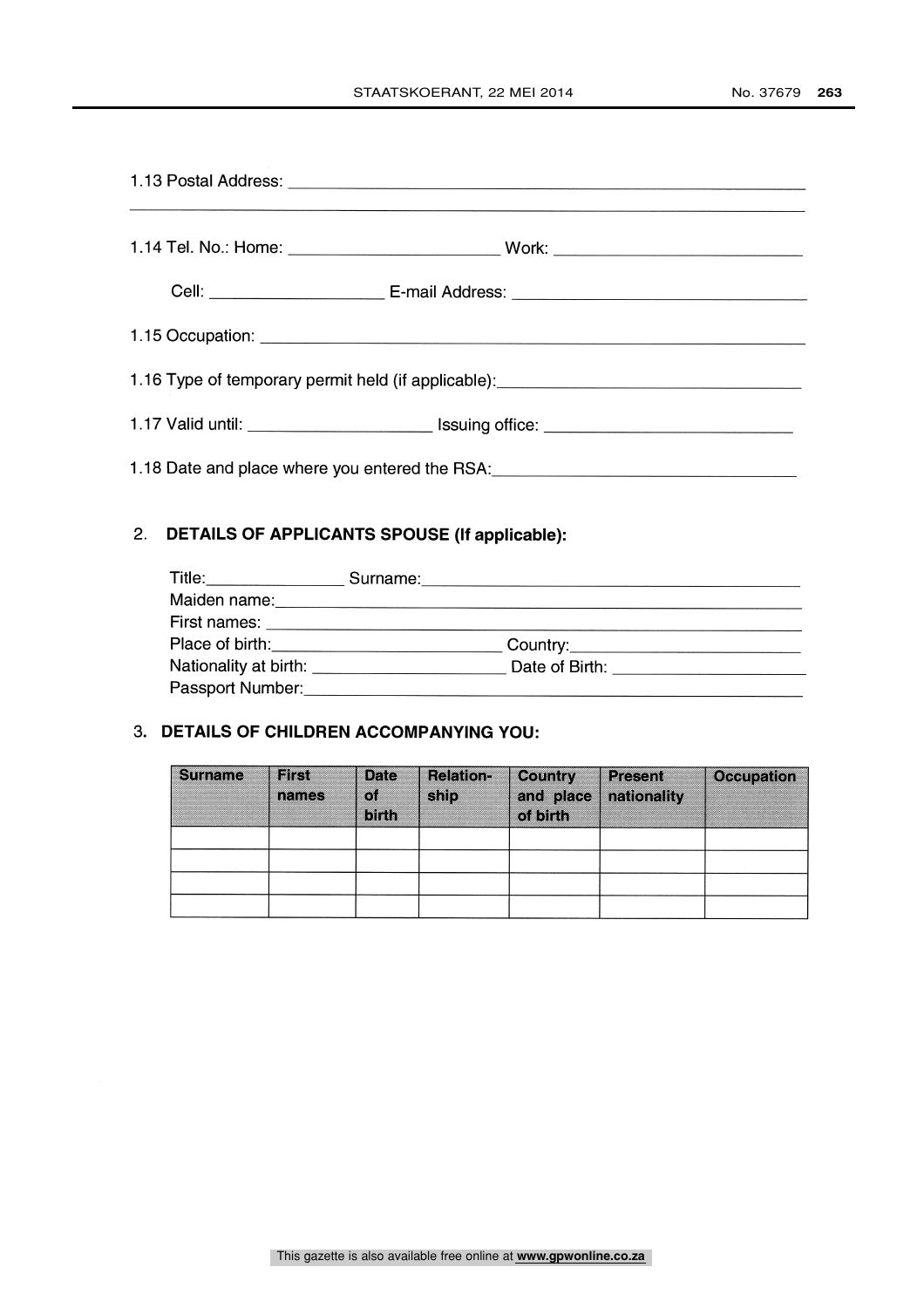#### 4. EMPLOYMENT RECORD OF APPLICANT (to cover full period of employment):

| Name of employer | <b>Address:</b>  | <b>From</b> | $\blacksquare$ | <b>Nature of work</b> |
|------------------|------------------|-------------|----------------|-----------------------|
|                  | <b>Town/City</b> |             |                |                       |
|                  |                  |             |                |                       |
|                  |                  |             |                |                       |
|                  |                  |             |                |                       |
|                  |                  |             |                |                       |
|                  |                  |             |                |                       |

#### 5. DETAILS REGARDING APPLICANT AND (if applicable) SPOUSE AND CHILDREN:

Have you or any of your dependants accompanying you ever been convicted of any crime?

2

- Is a criminal or civil case pending against you or any of your dependant accompanying you?
- Are you or any of your dependants suffering from tuberculosis or any other infectious or contagious disease or any mental or physical deficiency?
- Are you a member of, or adherent to an association or organisation advocating the practice of social violence, or racial hatred?

If you replied to any of the questions above in the affirmative, please furnish full details.

### 6. SECTIONS OF THE REGULATION THAT MUST BE WAIVED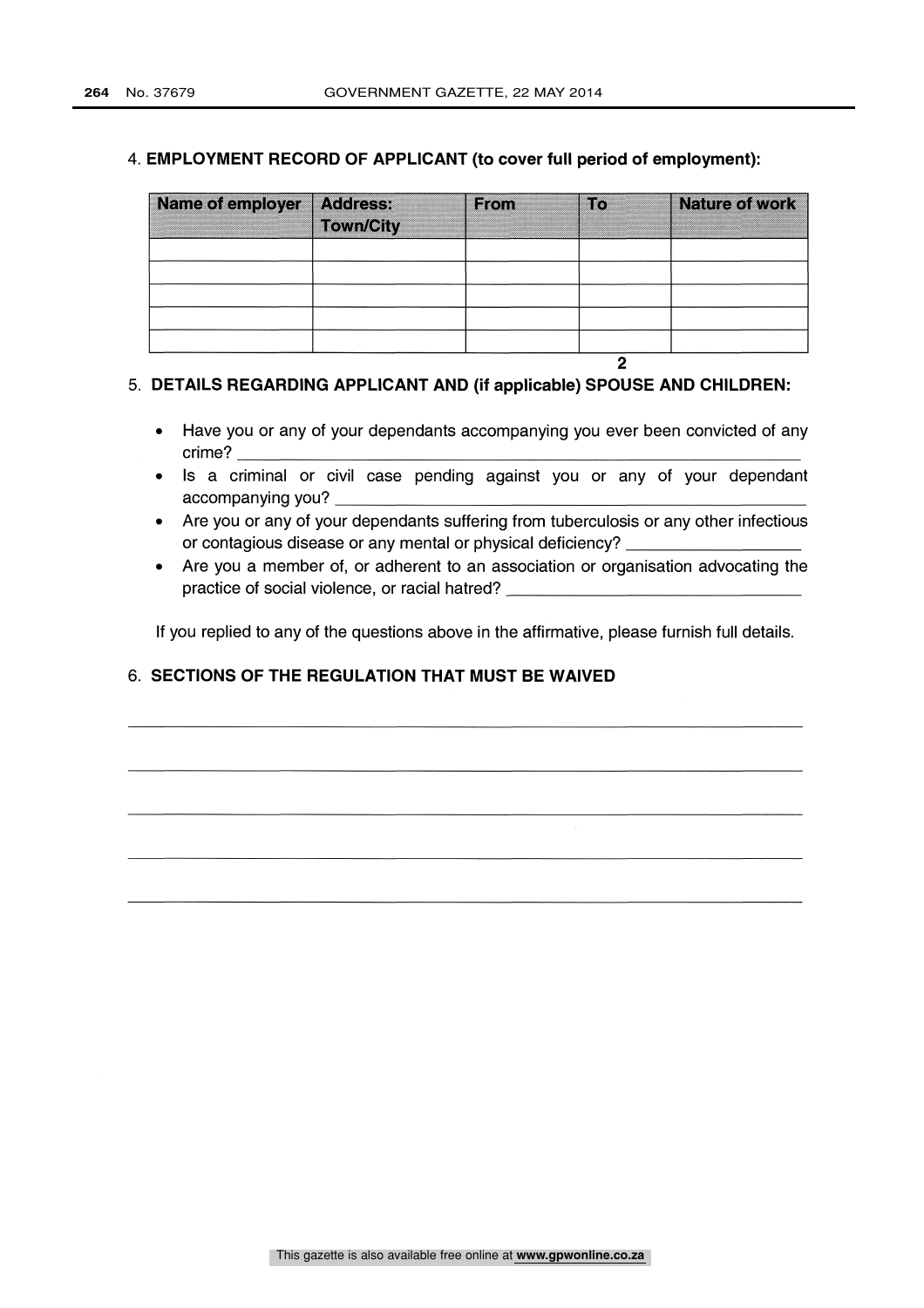NOTE: Any incorrect or misleading information or false documents furnished in support of this application may result in the application being rejected or if discovered after the issuing of the waiver the applicant shall not be allowed to sojourn in the Republic.

I/We the undersigned, declare that the details reflected in this application and supporting documents are true and correct and that it is my/our intention to reside/ work in the Republic. <sup>I</sup> undertake to inform the Department of any change of address whilst the application is being processed, with the understanding that in the event of failure to do so the Department will not be responsible for any breakdown in communication. I/we, furthermore, undertake to inform the Department of any change in relevant information or circumstances that could influence the outcome of this application.

|                                                                                                                | Date: Date:                         |
|----------------------------------------------------------------------------------------------------------------|-------------------------------------|
| <b>FOR OFFICIAL USE;</b>                                                                                       |                                     |
|                                                                                                                |                                     |
| Application checked and all supporting documents verified.<br>Application tracked and traced.                  |                                     |
| Signature of official accepting the application<br>(Department of Home Affairs)                                | Official stamp                      |
| Name and Surname: Name and Surname and Surname and Surname and Surname and Surname and Surname and Surname and | Persal No: ________________________ |

#### PLEASE READ THE FOLLOWING

In providing for the regulation of admission of foreigners to and their residence in the Republic, the Immigration Act, 2002 (Act No 13 of 2002), inter alia, aims to promote economic growth through the employment of needed foreign labour which does not adversely impact on existing labour standards and rights and expectations of South African workers.